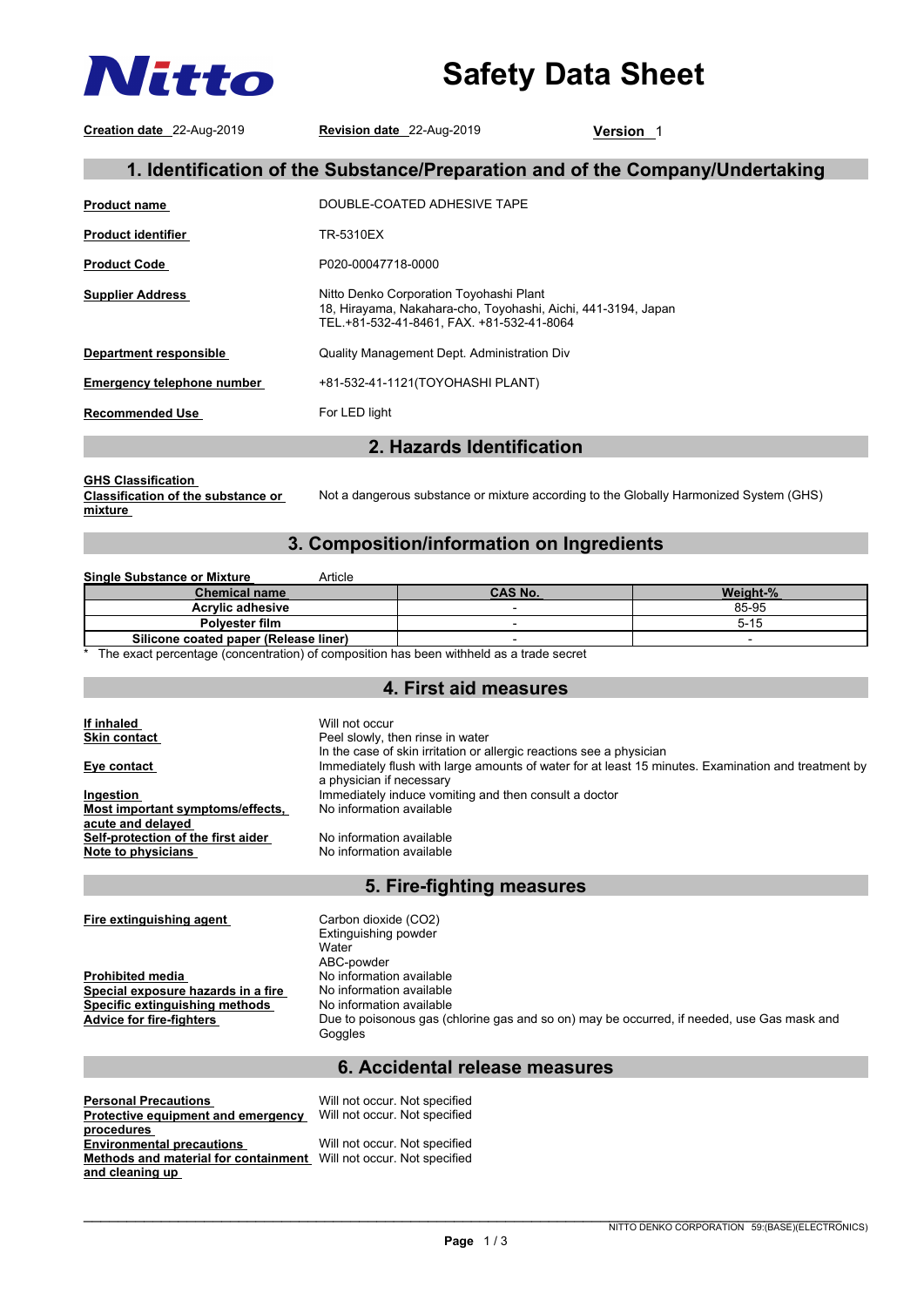#### **7. Handling and Storage**

 $\_$  , and the set of the set of the set of the set of the set of the set of the set of the set of the set of the set of the set of the set of the set of the set of the set of the set of the set of the set of the set of th

| Handling<br><b>Technical measures:</b><br>Local and general exhaust<br>ventilation<br>Precautions for safe handling<br><b>Remarks</b><br><b>Storage</b>                                                                                                                                                                                                     | None in particular<br>Not required for use in normal temperature<br>Provide adequate ventilation when performing high-temperature processing<br>None in particular<br>Use caution and protective gloves to avoid cuts with edges of tape liners                                                                                          |
|-------------------------------------------------------------------------------------------------------------------------------------------------------------------------------------------------------------------------------------------------------------------------------------------------------------------------------------------------------------|------------------------------------------------------------------------------------------------------------------------------------------------------------------------------------------------------------------------------------------------------------------------------------------------------------------------------------------|
| <b>Technical measures:</b><br><b>Storage conditions</b><br><b>Storage conditions to avoid</b><br>Incompatible materials<br>Conditions for safe storage,<br>including any incompatibilities                                                                                                                                                                  | None in particular<br>Store at room at room temperature and normal humidity away from direct sunlight<br>Avoid high temperature<br>No information available<br>Shipping package                                                                                                                                                          |
|                                                                                                                                                                                                                                                                                                                                                             | 8. Exposure Controls/Personal Protection                                                                                                                                                                                                                                                                                                 |
| <b>Control parameters</b><br>Permissible concentration<br>Appropriate engineering controls                                                                                                                                                                                                                                                                  | Unset<br>Unset<br>Not required                                                                                                                                                                                                                                                                                                           |
| Personal protective equipment [PPE]<br><b>Respiratory Protection</b><br>Hand protection<br>Eye protection<br><b>Skin protection</b>                                                                                                                                                                                                                         | Not required<br>Not required<br>Not required<br>Not required                                                                                                                                                                                                                                                                             |
| General hygiene considerations                                                                                                                                                                                                                                                                                                                              | None under normal use conditions                                                                                                                                                                                                                                                                                                         |
|                                                                                                                                                                                                                                                                                                                                                             | 9. Physical and Chemical Properties                                                                                                                                                                                                                                                                                                      |
| <b>Physical state</b>                                                                                                                                                                                                                                                                                                                                       | Solid                                                                                                                                                                                                                                                                                                                                    |
| Color<br>Odor<br>рH<br>Melting point / Freezing point<br>boiling point<br><b>Boiling point / boiling range</b><br><b>Flash Point</b><br><b>Autoignition temperature</b><br>Upper<br>Lower<br>Vapor pressure<br>Vapor density<br>Specific gravity<br><b>Solubility</b><br><b>Partition Coefficient (n-octanol/water)</b><br><b>Decomposition temperature</b> | Roll type<br>white<br>None in particular<br>No data available<br>No data available<br>No data available<br>No data available<br>No data available<br>No data available<br>No data available<br>No data available<br>No data available<br>No data available<br>approx 1.4<br>Insoluble in water<br>No data available<br>No data available |

#### **10. Stability and Reactivity**

## **Possibility of hazardous reactions Conditions to avoid**<br> **Conditions**<br> **Conditional None in particular**<br> **No** information avoid **Hazardous decomposition products**

**Reactivity**<br>**Reactivity Possibility of hazardous reactions** No data available<br>No data available **Information available**<br>**No information available** 

#### **11. Toxicological Information**

**Acute Toxicity No information available Skin corrosion/irritation**<br> **Serious eve damage/eve irritation** No information available **Serious eye damage/eye irritation** No information available<br> **Respiratory sensitization** No information available **Respiratory sensitization Germ cell mutagenicity**<br> **Reproductive Toxicity**<br>
No information available **Specification target internal organs/systemic toxicity (single exposure)**

**No information available** No information available